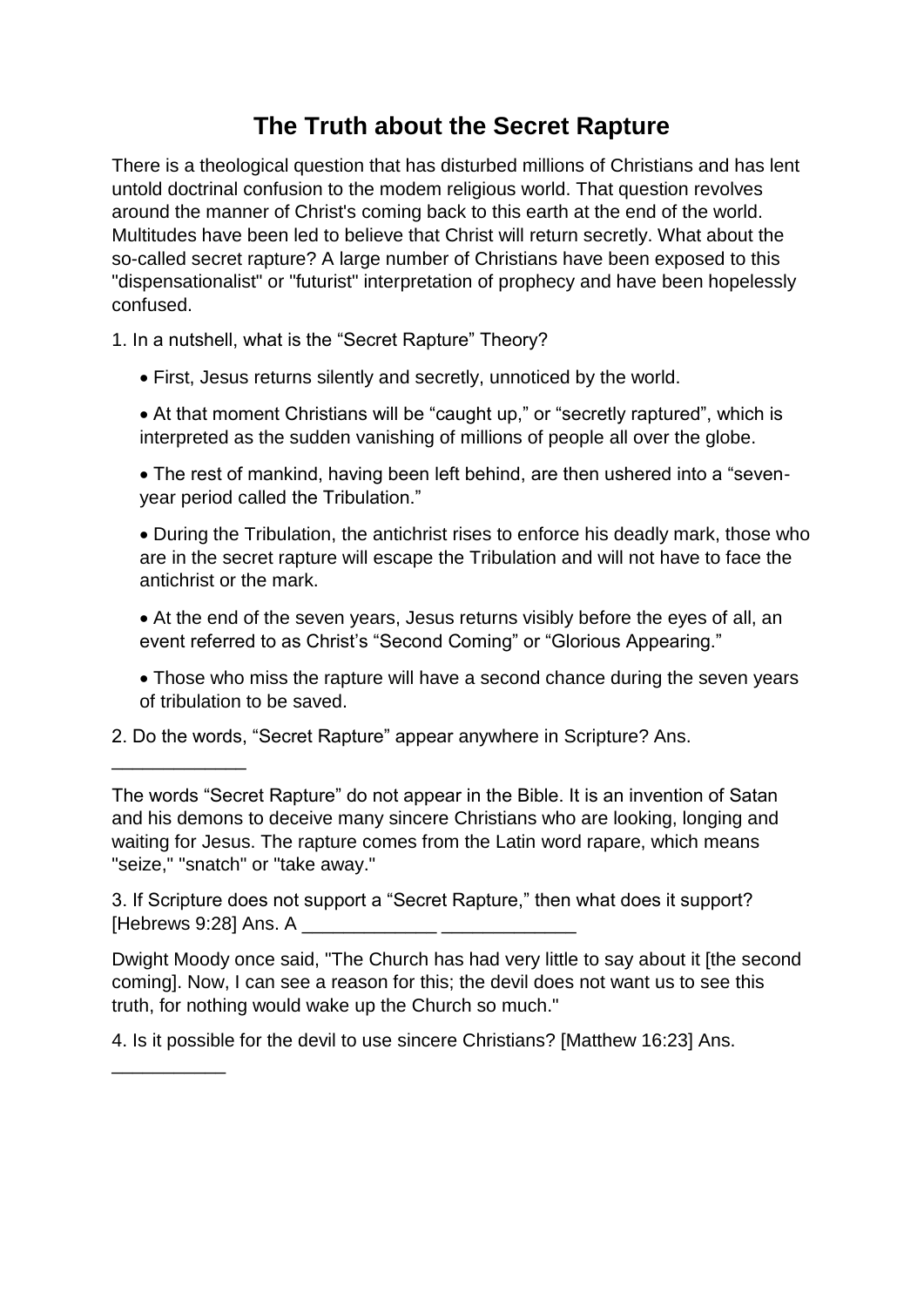## **THE HISTORY OF THE SECRET RAPTUE**

5. Where did the "Secret Rapture" concept come from and who invented the concept?

The History of the secret rapture began in the early 1800s in England, and from there it spread to America. The story of how this happened is both fascinating and tragic. As I briefly share some of the highlights, I want to clarify that many of those whom I will mention were (and are) genuine Christians, but is it possible for a Christian to unknowingly become a channel for error? In other words, can a sincere Christian be used by both Jesus Christ and the devil?

\_\_\_\_\_\_\_\_\_\_\_\_\_ \_\_\_\_\_\_\_\_\_\_\_\_\_ (1792-1834), the acknowledged forerunner of both the Pentecostal and charismatic movements. Irving pastored the large Chalcedonian Chapel in London with over 1,000 members. Somewhere around 1830, Edward Irving began to teach the unique idea of a two-phase return of Christ, the first phase being a secret rapture prior to the rise of the antichrist. Irving accepted it is a result of a "prophetic revelation" given to a young Scottish girl named,

\_\_\_\_\_\_\_\_\_\_\_\_\_ \_\_\_\_\_\_\_\_\_\_\_\_\_ \_\_\_\_\_\_\_\_\_\_\_\_\_ added to this deception by creating the theory called "dispensationalism." Thus he is called, "The Father of Modern Dispensationalism".

Dispensationalism is the theory that states that God deals with mankind in major dispensations or periods. According to Darby, we are now in the "church age," that is, until the rapture. After the rapture, then the seven-year period of Daniel 9:27 will supposedly kick in and this is when the Antichrist will rise up against the Jews.

Darby visited America six times, preaching in all of major cities, during which time he definitely planted the seeds in American soil.

One of the most important figures in this whole drama is, \_\_\_\_\_\_\_\_\_\_\_\_\_\_\_\_\_\_\_\_\_\_

\_\_\_\_\_\_\_\_\_\_\_\_\_\_\_\_\_\_\_\_ \_\_\_\_\_\_\_\_\_\_\_\_\_\_\_\_\_\_\_.

\_\_\_\_\_\_\_\_\_\_\_\_\_ \_\_\_\_\_\_\_\_\_\_\_\_\_ a Kansas lawyer who was greatly influenced by the writings of Darby.

In 1909, Scofield published the first edition of his famous Scofield Reference Bible. In the early 1900s, this Bible became so popular in American protestant bible schools that it was necessary to print literally millions of copies. Yet, in the much respected footnotes of this very Bible, Scofield injected large doses of the fluid of the secret rapture.

\_\_\_\_\_\_\_\_\_\_\_\_\_ \_\_\_\_\_\_\_\_\_\_\_\_\_ \_\_\_\_\_\_\_\_\_\_\_\_\_, a student of Cyrus Scofield, founded Evangelical Theological College in 1924, (now known as Dallas Theological Seminary or "DTS", a 3 non-denominational Protestant school.) It is likely, the most influential seminary in the United States today. However, the secret rapture (which they call the "Blessed Hope") is a lesson taught at DTS.

 \_\_\_\_\_\_\_\_\_\_\_\_\_ \_\_\_\_\_\_\_\_\_\_\_\_\_ \_\_\_\_\_\_\_\_\_\_\_\_\_: Founded by Dwight. L. Moody. In 1890, Scofield began a comprehensive Bible correspondence course on prophecy, in which he promoted Futurism views.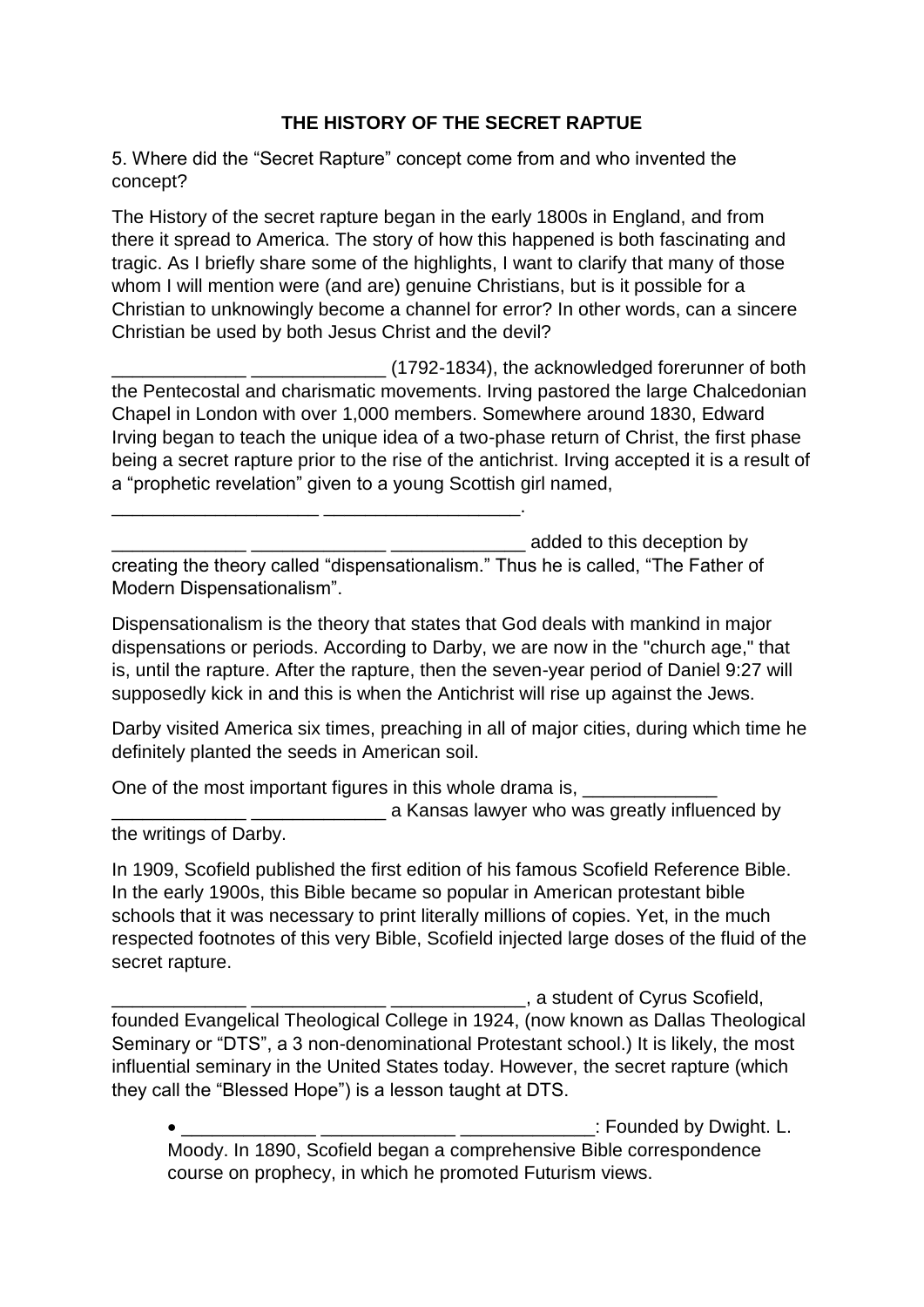\_\_\_\_\_\_\_\_\_\_\_\_\_ \_\_\_\_\_. \_\_\_\_\_\_\_\_\_\_\_\_\_: The co-author of the Left Behind series is the former Vice President for publishing of Moody Bible Institute, and former editor of Moody Magazine. Currently, he is Moody Bible Institute's writer-at-large.

## **THE SECOND COMNG**

6. How do the Scriptures describe the "Second Coming" concept? [Acts 1:9] Ans. His will correspond with His **will correspond** with His **will be a set of the set of the set of the set of the set of the set of the set of the set of the set of the set of the set of the set of the set of the set of the set o** 

NOTE: From this we can deduce that the Second Coming of Jesus:

- Will be a \_\_\_\_\_\_\_\_\_\_\_\_\_ event. [Acts 1:11]
- Will be a \_\_\_\_\_\_\_\_\_\_\_\_\_\_\_\_\_ event. [Acts 1:11; Revelation 1:7]
- Will be an  $\blacksquare$  event. [Matthew 24:31; 1 Thess. 4:16]
- Will be a **buyer be a** be event. [Isaiah 25:9; 49:16]
- Will be an \_\_\_\_\_\_\_\_\_\_\_\_\_\_\_\_\_\_\_\_ event. [Matthew 24:44: 36]

NOTE: In the clearest language, Jesus Christ taught that his coming would be open, announced, personal, literal and visible and that good and bad alike would see him come. He was to come as a, "thief in the night" only in the sense that no one would know the "day and hour," and multitudes would be unprepared.

7. Prior to the coming of Jesus, the world will be divided into four classes of people, what are they?

• The righteous [Job 19:25-27; 1 Thessalonians 4:16]

"They may have been deformed, diseased, or disfigured, in this mortal life, and they rise in perfect health and symmetry; yet in the glorified body their identity will be perfectly preserved. Then shall we know even as also we are known. [1 Corinthians 13:12] In the face radiant with the light shining from the face of Jesus, we shall recognize the lineaments of those we love." [The Desire of Ages, 804]

- The righteous \_\_\_\_\_\_\_\_\_\_\_\_\_\_\_\_ [1 Thessalonians 4:17]
- The wicked \_\_\_\_\_\_\_\_\_\_\_\_ [Revelation 20:5]
- The wicked \_\_\_\_\_\_\_\_\_\_\_\_\_\_\_\_ [2 Thessalonians 1:7-9; Jeremiah 25:33]

The second coming of Jesus Christ will not only be the grandest reunion but it will be the saddest separation that has ever taken place.

Ungodly husbands will have their godly wives separated from them for eternity. Ungodly children will have their godly mothers and fathers separated from them forever. Wherever the disobedient are, they will be struck dead by the presence of the Lord.